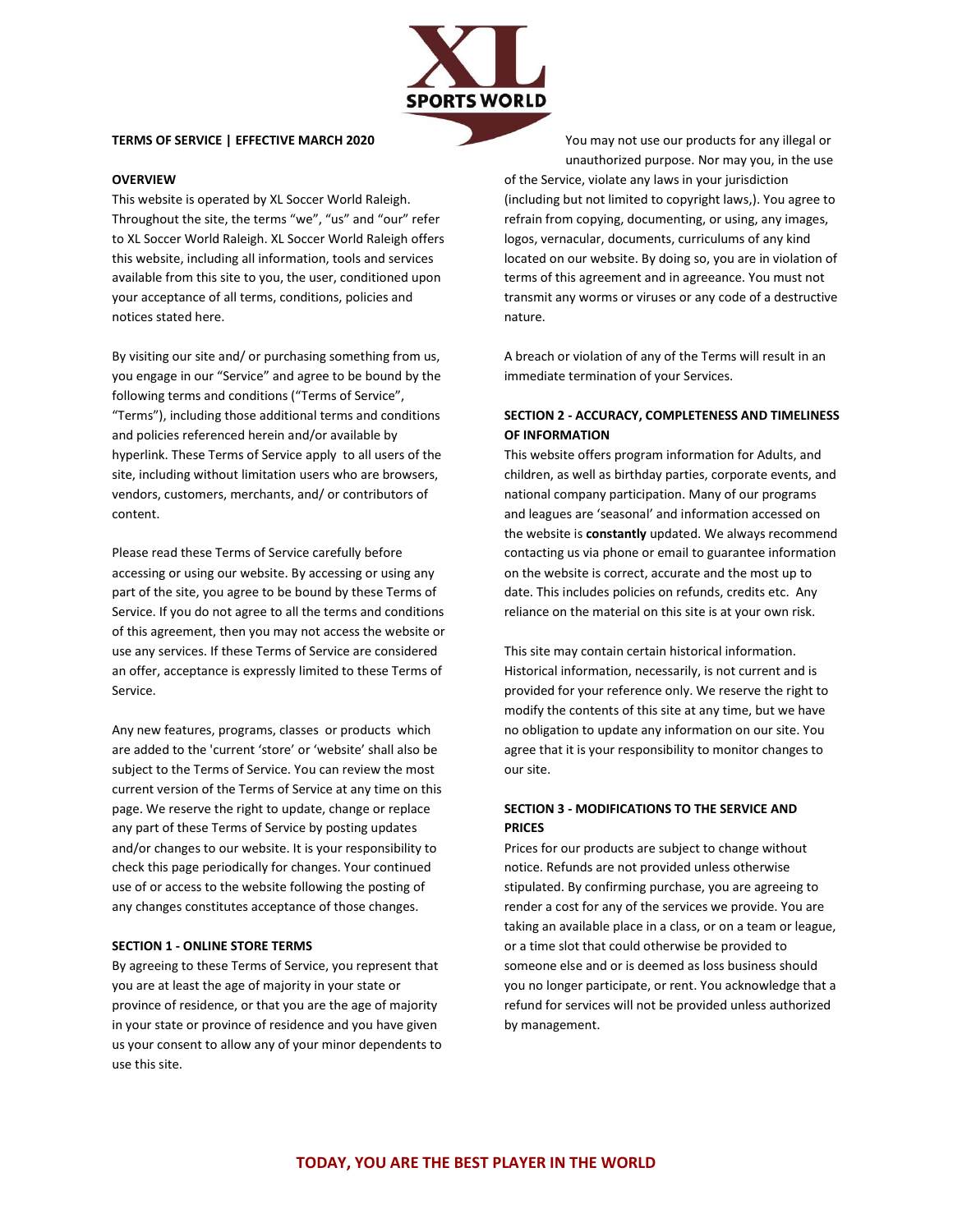

We reserve the right at any time to modify or discontinue the Service (or any part or content thereof) without notice at any time.

## **SECTION 5 - ACCURACY OF BILLING AND ACCOUNT INFORMATION**

We reserve the right to refuse any purchase you place with us. We may, in our sole discretion, limit or cancel the registration or program purchased per person, per household or per order. These restrictions may include payments placed by or under the same customer account, the same credit card, and/or orders that use the same billing and/or shipping address. In the event that we make a change to or cancel an order, we may attempt to notify you by contacting the e-mail and/or billing address/phone number provided at the time the order was made.

You agree to provide current, complete and accurate purchase and account information for all purchases made at our store. You agree to promptly update your account and other information, including your email address and credit card numbers and expiration dates, so that we can complete your transactions and contact you as needed.

Per the laws of our leagues, failure to adhere to the rules and regulations as set forth in the document provided online, may result in your termination of participation with us. In the event of this occurrence, no refunds will be provided. This also applies to any participant or patron that is inside company grounds. Registration for any youth or adult leagues or programs offer a 'zero' monetary refund policy. XL Soccer World Raleigh offers, at its discretion, credit to be applied to future participation in anything we offer for up to a single calendar year. Exceptions to this are only provided in extreme circumstances and at discretion of management.

We may also, in the future, offer new services and/or features through the website (including, the release of new tools and resources). Such new features and/or services shall also be subject to these Terms of Service.

## **SECTION 6 - THIRD-PARTY LINKS**

XL Soccer World Raleigh works with its sponsors and partners, and provides access to XL Sports approved business via our website. Certain content, products and services available via clicking the links will include materials from third-parties.

Third-party links on this site may direct you to third-party websites that are not affiliated with us. We are not responsible for examining or evaluating the content or accuracy and we do not warrant and will not have any liability or responsibility for any third-party materials or websites, or for any other materials, products, or services of third-parties.

We are not liable for any harm or damages related to the purchase or use of goods, services, resources, content, or any other transactions made in connection with any thirdparty websites. Please review carefully the third-party's policies and practices and make sure you understand them before you engage in any transaction. Complaints, claims, concerns, or questions regarding third-party products should be directed to the third-party.

### **SECTION 7 - PROMOTIONAL EMAILS AND CONTENT**

You agree to receive from time to time promotional messages and materials from us, by mail, email or any other contact form you may provide us with (including your phone number for calls or text messages). If you don't want to receive such promotional materials or notices – please just notify us at any time.

### **SECTION 8 - PROHIBITED USES**

In addition to other prohibitions as set forth in the Terms of Service, you are prohibited from using the site or its content: (a) for any unlawful purpose; (b) to solicit others to perform or participate in any unlawful acts; (c) to violate any international, federal, provincial or state regulations, rules, laws, or local ordinances; (d) to infringe upon or violate our intellectual property rights or the intellectual property rights of others; (e) to harass, abuse, insult, harm, defame, slander, disparage, intimidate, or discriminate based on gender, sexual orientation, religion, ethnicity, race, age, national origin, or disability; (f) to submit false or misleading information; (g) to upload or transmit viruses or any other type of malicious code that will or may be used in any way that will affect the functionality or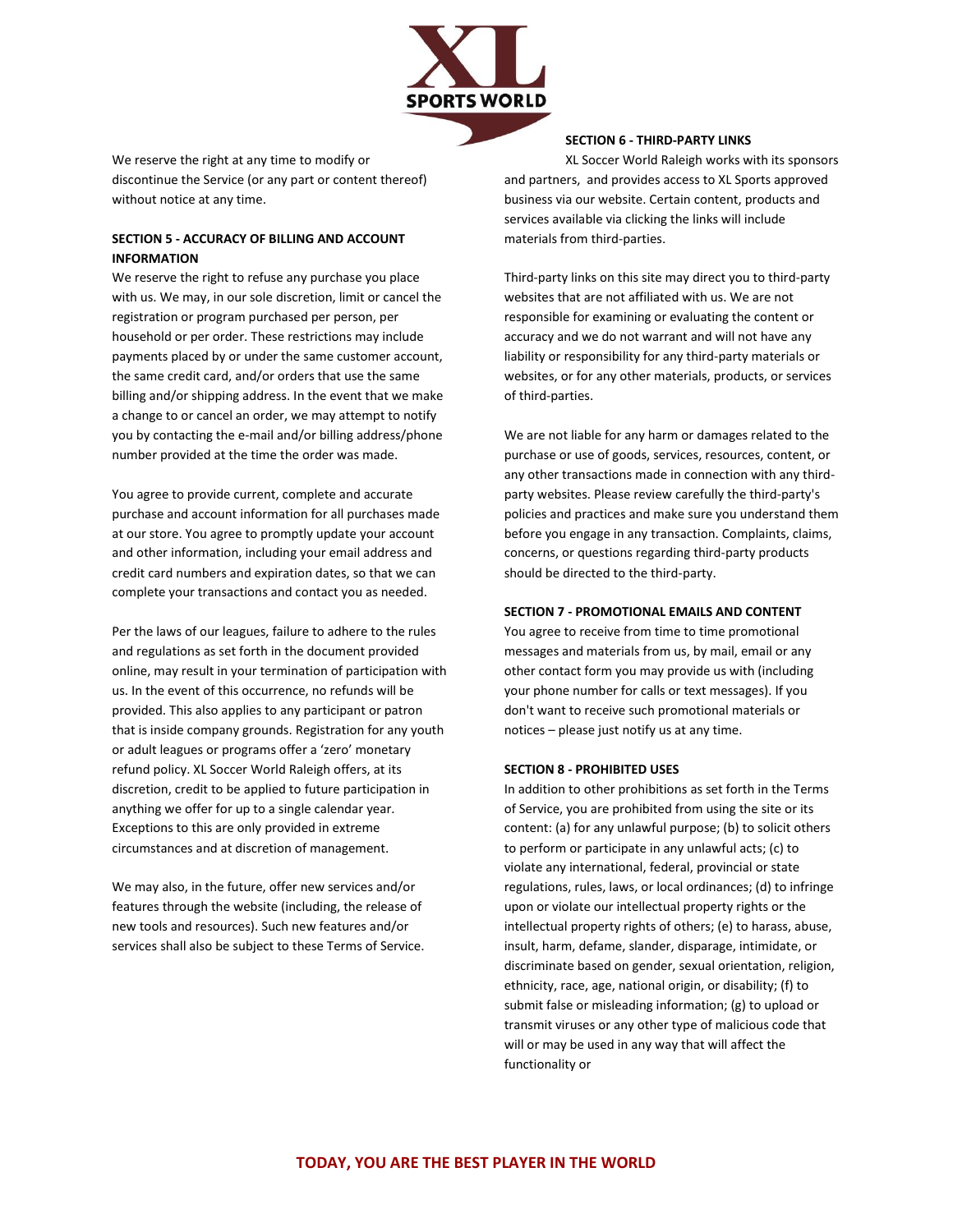

operation of the Service or of any related website, other websites, or the Internet; (h) to collect or track the personal information of others; (i) to spam, phish, pharm, pretext, spider, crawl, or scrape; (j) for any obscene or immoral purpose; or (k) to interfere with or circumvent the security features of the Service or any related website, other websites, or the Internet. We reserve the right to terminate your use of the Service or any related website for violating any of the prohibited uses.

### **SECTION 9 - DISCLAIMER OF WARRANTIES; LIMITATION OF LIABILITY**

You agree that from time to time we may change, update, cancel, postpone any programs, classes, games and schedules due to any circumstances we feel necessary to do so.

You expressly agree that your use of, or inability to use, the programs are at your sole risk. The service and all products and services delivered to you through the service are (except as expressly stated by us) provided 'as is' and 'as available' for your use, without any representation, warranties or conditions of any kind, either express or implied, including all implied warranties or conditions of merchantability, merchantable quality, fitness for a particular purpose, durability, title, and non-infringement.

In no case shall XL Soccer World Raleigh, our directors, officers, employees, affiliates, agents, contractors, interns, suppliers, service providers or licensors be liable for any injury, loss, claim, or any direct, indirect, incidental, punitive, special, or consequential damages of any kind, including, without limitation lost profits, lost revenue, lost savings, loss of data, replacement costs, or any similar damages, whether based in contract, tort (including negligence), strict liability or otherwise, arising from your use of any of the service or any products procured using the service, or for any other claim related in any way to your use of the service or any product, including, but not limited to, any errors or omissions in any content, or any loss or damage of any kind incurred as a result of the use of the service or any content (or product) posted, transmitted, or otherwise made available via the service, even if advised of their possibility. Because some states or jurisdiction do not allow the exclusion or the limitation of liability for consequential or incidental damages, in such states or jurisdiction, our liability shall be limited to the maximum extent permitted by law.

#### **SECTION 10 - INDEMNIFICATION**

You agree to indemnify, defend and hold harmless XL Soccer World Raleigh and our parent, subsidiaries, affiliates, partners, officers, directors, agents, contractors, licensors, service providers, subcontractors, suppliers, interns and employees, harmless from any claim or demand, including reasonable attorneys' fees, made by any third-party due to or arising out of your breach of these Terms of Service or

the documents they incorporate by reference, or your violation of any law or the rights of a third-party.

### **SECTION 11 - SEVERABILITY**

In the event that any provision of these Terms of Service is determined to be unlawful, void or unenforceable, such provision shall nonetheless be enforceable to the fullest extent permitted by applicable law, and the unenforceable portion shall be deemed to be severed from these Terms of Service, such determination shall not affect the validity and enforceability of any other remaining provisions.

### **SECTION 12 - TERMINATION**

The obligations and liabilities of the parties incurred prior to the termination date shall survive the termination of this agreement for all purposes.

These Terms of Service are effective unless and until terminated by either you or us. You may terminate these Terms of Service at any time by notifying us that you no longer wish to use our Services, or when you cease using our site.

If in our sole judgment you fail, or we suspect that you have failed, to comply with any term or provision of these Terms of Service, we also may terminate this agreement at any time without notice and you will remain liable for all amounts due up to and including the date of termination; and/or accordingly may deny you access to our Services (or any part thereof).